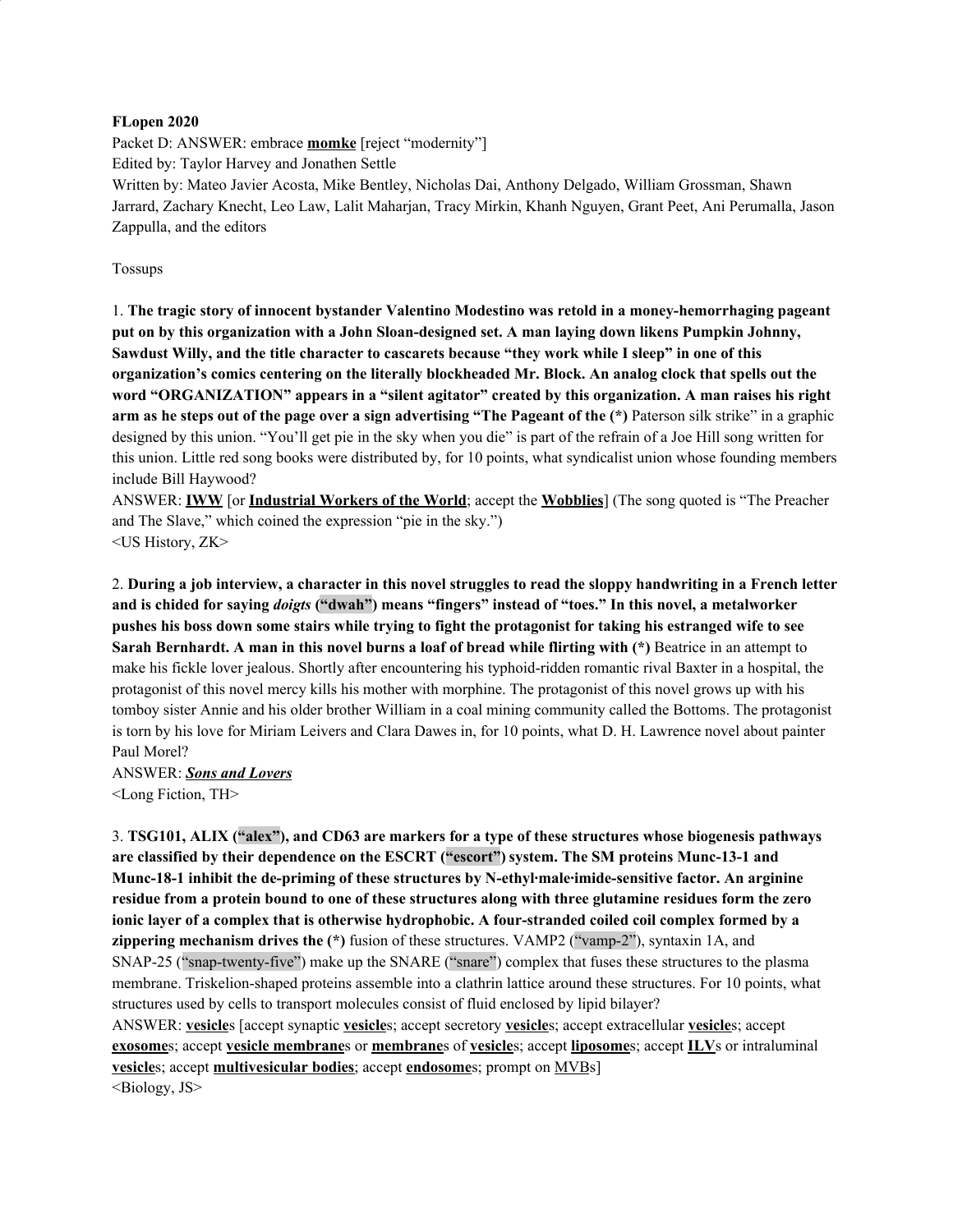4. **A group in this country executed Swiss missionary Béatrice Stöckli about a year after massacring 100** Christians in the town of Sobame Da. The librarian Abdul Kader led an operation in this country in which **thousands of subversive medieval manuscripts were smuggled out of an embattled city by donkey cart. A battle in this country's town of Talahandak killed JNIM affiliate and (\*)** Al-Qaeda leader Abdelmalek Droukdel. ECOWAS has applied sanctions to this country since Assimi Goïta and Bah Ndaw took power shortly before its previous leader went to the UAE for medical treatment. The Tuareg sepertist MNLA based in the north of this country have called for the re-establishment of the Azawad state. An August 2020 coup ousted Ibrahim Boubacar Keïta as the president of, for 10 points, what West African country where the Islamist group Ansar Dine have carried out attacks in Timbuktu?

ANSWER: Republic of **Mali** [prompt on Azawad until "Azawad" is read] <Current Events, TH>

5. Infrared analysis of this painting has shown that a series of ribbons held by brown, red, and white robed figures list a set of twelve "privileges." A group of figures in the sky in this painting are similar in composition to a group from its artist's other painting Coronation of the Virgin. Following chapters 11 and 12 of the Book of Revelation, this painting's inscription claims it was painted in a three and a half year period "during the **release of the devil," and was likely influenced by the oratory of (\*)** Savonarola. At the bottom of this painting, a grey demon holding a spear is near a group of three men each wrestling with an angel. Three more angels appear on a rooftop in this painting, immediately above an aged Joseph hauntingly hiding his face in his arm to the right of the Magi. For 10 points, name this painting of the birth of the Christ child by Sandro Botticelli.

ANSWER: *The Mystical Nativity* [accept *The Mystic Nativity*; accept Sandro **Botticelli**'s *Nativity* until "Sandro" is read]

<Painting/Sculpture, TH>

6. After binding to enzymes that catalyze the addition of these groups, one substrate adopts a question mark **confirmation that facilitates the polarizing of a carbonyl by phenyl·alanine and leucine residues. One of these groups is attached to N-terminal glycines in a nucleophilic addition-elimination catalyzed by NMTs. Erf2 and the ankyrin repeat-containing protein Akr1 belong to a family of proteins with DHHC-CRD domains that attach one of these groups to cysteine residues; that modification increases proteins' affinity to lipid rafts. LCAT transfers these groups after activation by (\*)** ApoA-I. Palmitoylation ("pal-mih-TOE-ill-ay-shun") adds these groups to proteins. De·carboxyl·ation ("de-car-BOX-ill-ay-shun") of malonyl-CoA is a key step in the synthesis of 16 carbon-long chains of these groups, while they are degraded by beta-oxidation. For 10 points, name these lipids attached to glycerol in triglycerides.

ANSWER: **fatty acid**s [accept **acyl** groups; accept **myristoyl**, **myristic acid**, or **myristate**; accept **palmitoyl**, **palmitic** acid, or **palmitate** until "palmitoylation" is read; prompt carboxylic acids; prompt on lipids until "lipids" is read; prompt on acids; reject "fats"]

<Chemistry, JS>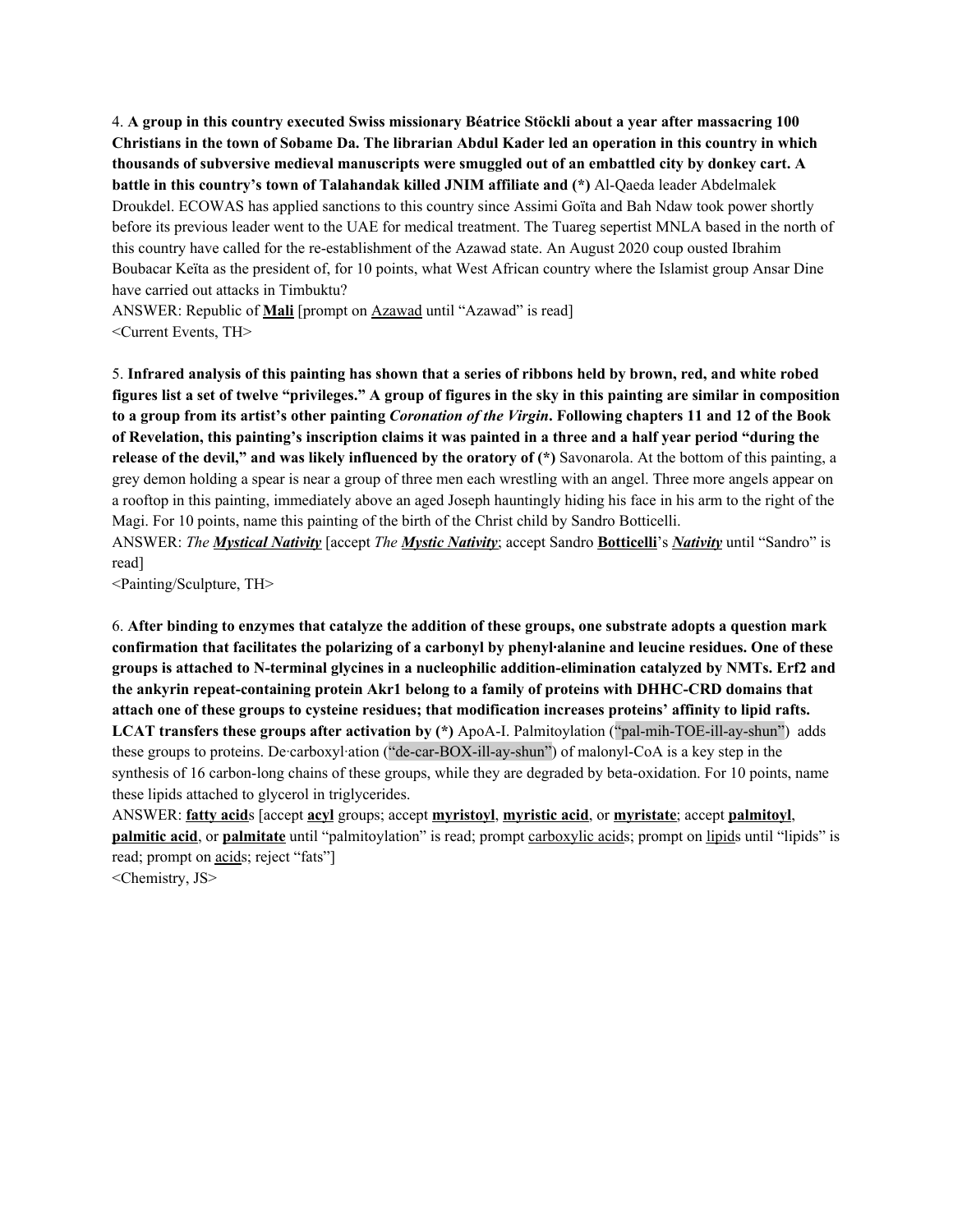7. This leader demonstrated to journalists their inability to fit under a bed after being accused of hiding in that position during a coup attempt led by Gregorio Honasan. Shortly following this leader's passage of a new **constitution, twelve demonstrating farm workers were killed in the Mendiola Massacre, lending urgency to the CARP land reforms. This leader's legitimacy was promoted by (\*)** Cardinal Jaime Sin's broadcasts on Radio Veritas. While meditating at a convent, this leader was informed that General Fidel Ramos had defected to their side, essentially ending a contested election. This one-time housewife became a politician after her husband Benigno was assassinated on a tarmac following his return from exile in 1983. For 10 points, name this politician who succeeded Ferdinand Marcos as president following the People's Power Revolution in the Philippines. ANSWER: Corazon **Aquino** [or Maria Corazon Cojuangco **Aquino**; accept Cory **Aquino**; accept Maria Corazon Sumulong **Cojuangco**] <World History, TH>

8. When a character in this story thinks of her early life in a "noisy town," she remembers a great red-faced boy who used to chase her and a "wretched geranium that belonged to a town neighbor." The last line of this story references Romans 12 in mentioning "gifts and graces" after noting that the main character could love a man "as a dog loves." A character in this story zones out while watching a "hop-toad in the narrow footpath" as a man offers her ten dollars. This story begins with the protagonist, a girl of nine, playing a game of hide **and seek with the (\*)** cow Mrs. Mooley. After climbing the tallest pine tree in the forest to get a sweeping view of the Maine countryside, this story's protagonist spots the title creature. For 10 points, name this story by Sarah Orne Jewett in which Sylvie refuses to tell a hunter the location of the title bird.

ANSWER: "A **White Heron**"

<Short Fiction, TH>

9. The Justice of the Peace of this town owns a restaurant called Bad Hombres and, although this town lacks a mechanic, it does have a public radio station, KRTS. The Paisano Hotel in this town features pictures of James Dean from when he was there filming the movie *Giant*. A converted military hospital in this town is now "a machine to track how the sun moves" called *Dawn to Dusk*, a large artwork by Robert Irwin. The Amazon series I Love Dick is set in this city. Artists Michael Elmgreen and Ingar Dragset got an Italian **company to donate merchandise for a fake (\*)** Prada store some 37 miles outside of this town. Large box-like structures such as *15 Untitled Works in Concrete* and *100 Untitled Works in Mill Aluminum* were constructed in this town by the museum-hating minimalist artist Donald Judd. For 10 points, name this artist colony in west Texas. ANSWER: **Marfa**, Texas

<Geography, MB>

10. **On Epiphany, some members of this sect participate in the diving for the cross ceremony, in which** teenage boys compete to retrieve a white cross from underwater. A group within this sect are divided into **robe-wearers, the small-gowned, and the large-gowned. When ordinations are performed during the services** of this denomination, the congregation must shout a word meaning "he is worthy." Members of this sect hear Psalms 102 and 145 during the typica. This is the largest sect to perform the sacrament of  $(*)$  Chrismation. Churches of this denomination in California were the first of their kind to feature pews. Priests of this denomination wear black cylindrical hats called kalimavkion and typically wear beards. For 10 points, name this large Christian church governed by Holy Synods of bishops, one of which is led by the Patriarch of Constaninople. ANSWER: Eastern **Orthodox** Christianity [accept Greek **Orthodox** Chrisitianity; accept **Orthodox Catholic** Church; reject "Catholic Church" or "Catholicism" alone] (The word shouted to confirm an ordination is "axios.") <Religion, TH>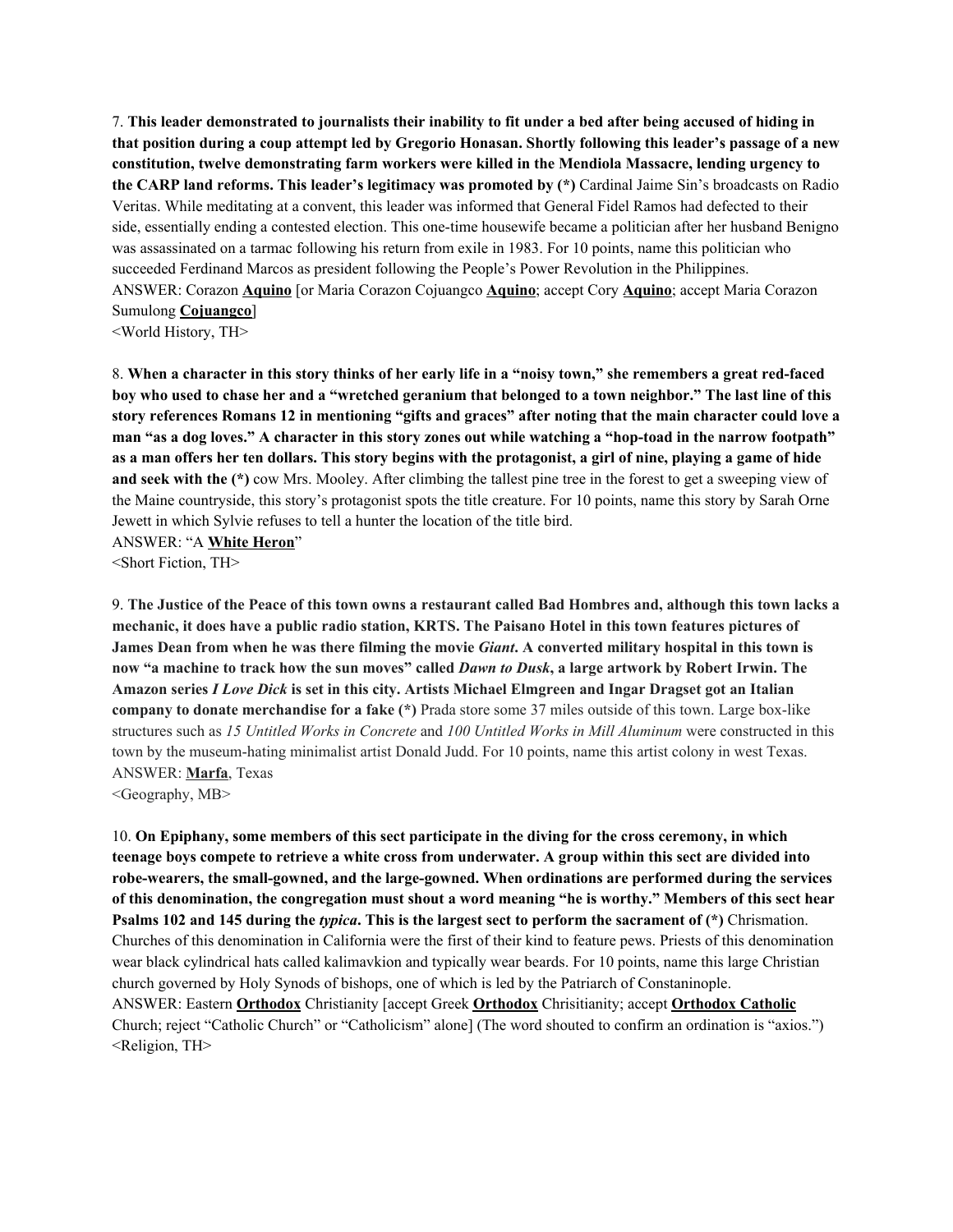11. **Higginbotham's puzzle considers how these statements are universally generalizable in the scope of** "every" but have existential force in the scope of "no." Herburger's hypothesis states that "bare" examples of **these statements are lexically ambiguous. David Lewis proposed using these statements as restrictors in his paper "Adverbs of Quantification." C. I. Lewis adopted the use of a (\*)** box to represent the modal use of these statements, called their "strict" kind. The corresponding type of these statements can be used to test for validity, and the first premise for a *modus ponens* argument must be one of these statements. If a statement takes the form "not both p and not q," it is the "material" type of one of these statements. An arrow pointing right from antecedent to consequent represents, for 10 points, what connectives that take the form "if X, then Y?" ANSWER: **conditional** statements [accept indicative **conditional**s; accept material **conditional**; strict **conditional**; accept bare **conditional**; accept corresponding **conditional**; accept material **implication**; accept material **consequence**; accept **implication** or **implies** statements; accept **if-then** statements until "if X, then Y" is read] <Philosophy, TH>

12. **Approximants show vertical striation on wideband examples of these diagrams. The standard software for** the analysis of these diagrams is Praat. The production of the inputs to the instruments that produce these diagrams is a two stage process according to source-filter theory. Gaps on the order of tens of microseconds on these diagrams indicate a period referred to as the VOT. Transitions on these diagrams can be quantified **by finding a locus between features like (\*)** F1 and F2. The lowering of a third feature on these diagrams can be indicative of rhotacization. Dark features on these diagrams are called formants, which are instrumental to finding the fundamental frequency of the vocal cords. For 10 points, name these diagrams that plot time on the x-axis and frequency on the y-axis, used by linguists to study the articulation of human speech. ANSWER: **spectrogram**s [accept output of **spectrographs** or similar answers] (VOT is the voice onset time.) <Social Science: Linguistics, TH>

13. The workers of a factory in Bryansk gifted Leo Tolstoy a green one of these objects with the engraving "the Russian people will always hold you dear," which Tolstoy kept on his writing desk for the rest of his life. During a visit to Paris, Truman Capote intended to speak to Colette about writing but instead ended up discussing Colette's huge collection of these objects, which she called "my snowflakes." In a novel, a man calls one of these objects "a little chunk of history" and "a message from a hundred years ago" while examining it **in** (\*) bed along with his lover. A man gazes into one of these objects and imagines it contains the room he is in along with a fragment of coral after buying it from Mr. Charrington for four dollars. The Thought Police eventually smash, for 10 points, what sort of decorative object owned by Winston Smith in *1984*? ANSWER: glass **paperweight**s [accept coral **paperweight**; prompt on orb, snowglobe, or glass ball] <Other Lit, TH>

14. Composer and type of piece required. The first theme of one of these pieces features the right hand melody (read slowly) C-D-F sharp-B flat-A, long G, which is then answered by a low B-flat-D dyad. The second of these pieces begins with both hands playing C's in a short-long, short-long rhythm. The first of these pieces **opens with a first inversion A-flat major Neapolitan chord arpeggiated in octaves. The composer of these pieces modified sonata form to create a unique (\*)** form named for them, in which two expositional themes are reversed in order during recapitulation in a "mirror reprise." Most of these pieces are written in 6/8 ("six-eight") time, but the G minor first of them begins in 4/4 ("four-four"), changes to 6/4 ("six-four"), can then back to 4/4 for the *Presto con fuoco* coda. Adam Mickiewicz ("meets-KYEH-vich") poems may have inspired, for 10 points, what four challenging pieces by a Polish-French composer, named for a type of medieval heroic narrative? ANSWER: Frédéric **Chopin**'s **ballade**s [or Fryderyk **Chopin**'s **ballade**s] <Classical Music, TH>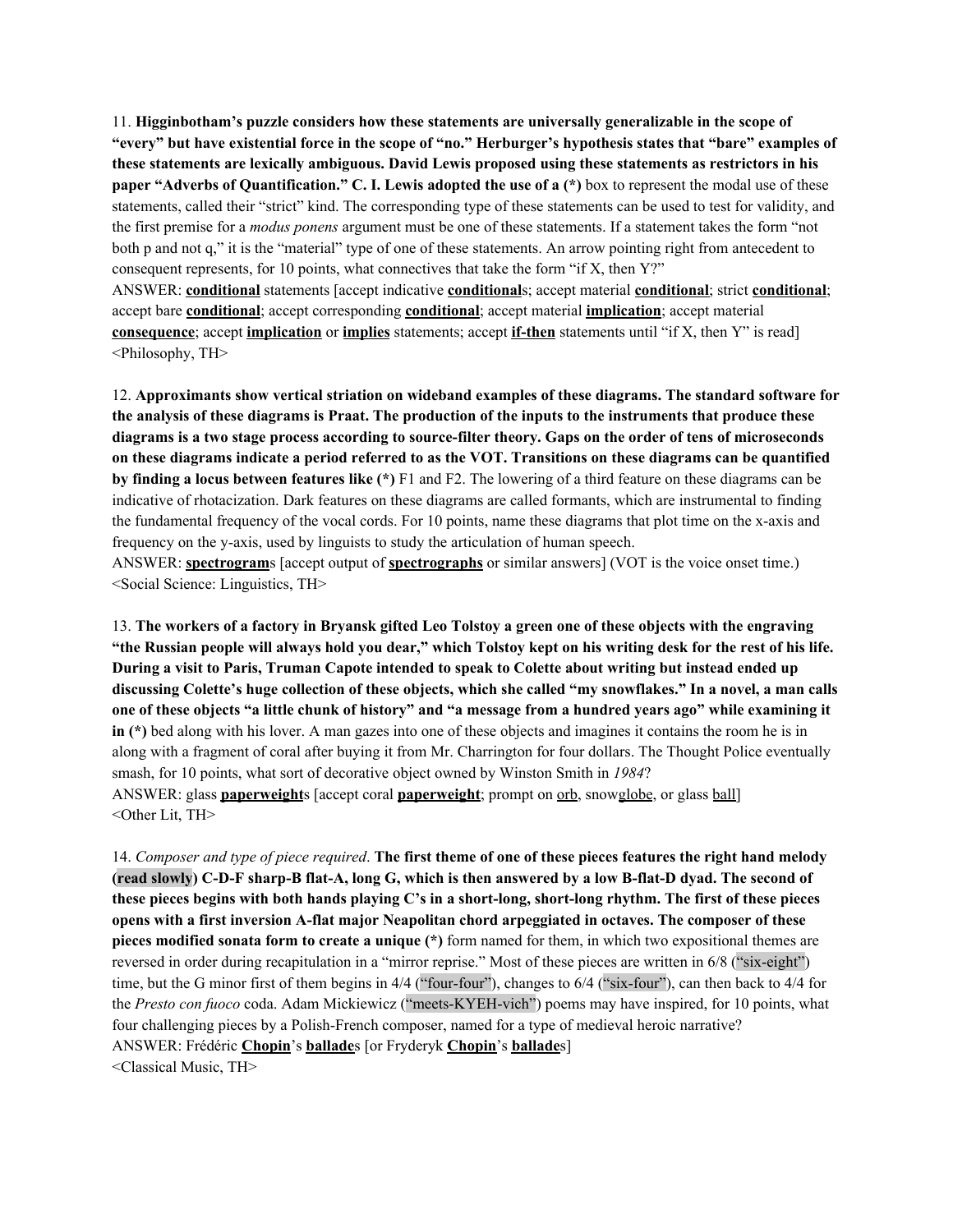15. In a type of these data structures, the remove operation ends by doing a cascading cut. That type of these data structures marks an element if it has lost a child since the last time it was made a child of another element. Merging two of another type of these data structures is done by merging constituent data structures of the same order to maintain the binomial property. One type of these data structures bounds node degree **by log of the number of nodes with base equal to the (\*)** golden ratio. Increase-key operations update arbitrary values in these implementations of priority queues. Nodes are sifted up or down to turn a binary tree into one of these data structures. In these data structures' min type, parents are less than or equal to their children. For 10 points, name these data structures that share their name with memory used for dynamic allocation, contrasted with the stack. ANSWER: **heap**s [accept Fibonacci **heap**s or F-**heap**s; accept binary **heap**s; accept min **heap**s; accept **priority queue**s until "priority" is read; reject "tree"] (The third clue refers to merging binomial heaps.) <Other Science: Computer Science, JS>

16. *Description acceptable.* **For usage in these locations, Christopher Bommarito developed a seven-staged "Conclusion Scale" to categorize the presence of trace substances. The cursed Eduard Piotrowski pioneered a technique for these locations that partly centers on the identification of "spines," "satellites," and "exclamation point" shapes. Cyanoacrylate fuming is often paired with the ACE-V ("ace-vee") method to analyze formations found in these locations. (\*)** Locard's exchange principle governs the contents of these general locations, whose "latent" organic compounds can be dyed via the application of ninhydrin. Material taken from these locations must be carefully documented via the chain of custody to guard against allegations of fabrication. Brightly colored tape marks off, for 10 points, what general locations in which acts like murder may have been committed?

ANSWER: **crime scene**s [accept **sites** of **crime** or other descriptions of **location**s where **crime**s/criminal acts were committed; accept **location**s where specific **crime**s were committed, such as **murder** scenes; reject "crime labs" or "crime laboratories"] (Eduard Piotrowski is cursed because he smashed rabbits with heavy objects to study blood splatter, the fiend.)

<Other Academic, TM>

17. Benettin et al. as well as Shimada and Nagashima are credited with the standard algorithm for computing **these quantities, which uses the Gram–Schmidt procedure to keep deviation vectors linearly independent. Pesin's relation connects these quantities to the Kolmogorov–Sinai, or measure-theoretic, entropy. The limit** as t goes to infinity of (read slowly) one over t times the log of the norm of a cocycle acting on a vector (end **read slowly) converges and equals one of these quantities by Oseledets' ("oh-suh-LEH-dets-ez") theorem. In symplectic systems, these quantities are paired, and each pair sums to (\*)** zero. For a 1D ("one-d") map *f* of *x*, there is only one of these quantities, and it equals the time average of the log of d*f*-d*x*. These quantities measure the rate of separation of phase space trajectories. For 10 points, a system is chaotic if it has a positive value for the largest of what exponents named for a Russian mathematician?

ANSWER: **Lyapunov exponent**s [or **Lyapunov characteristic exponent**s; accept **Lyapunov** after "exponents" is read]

<Physics, JS>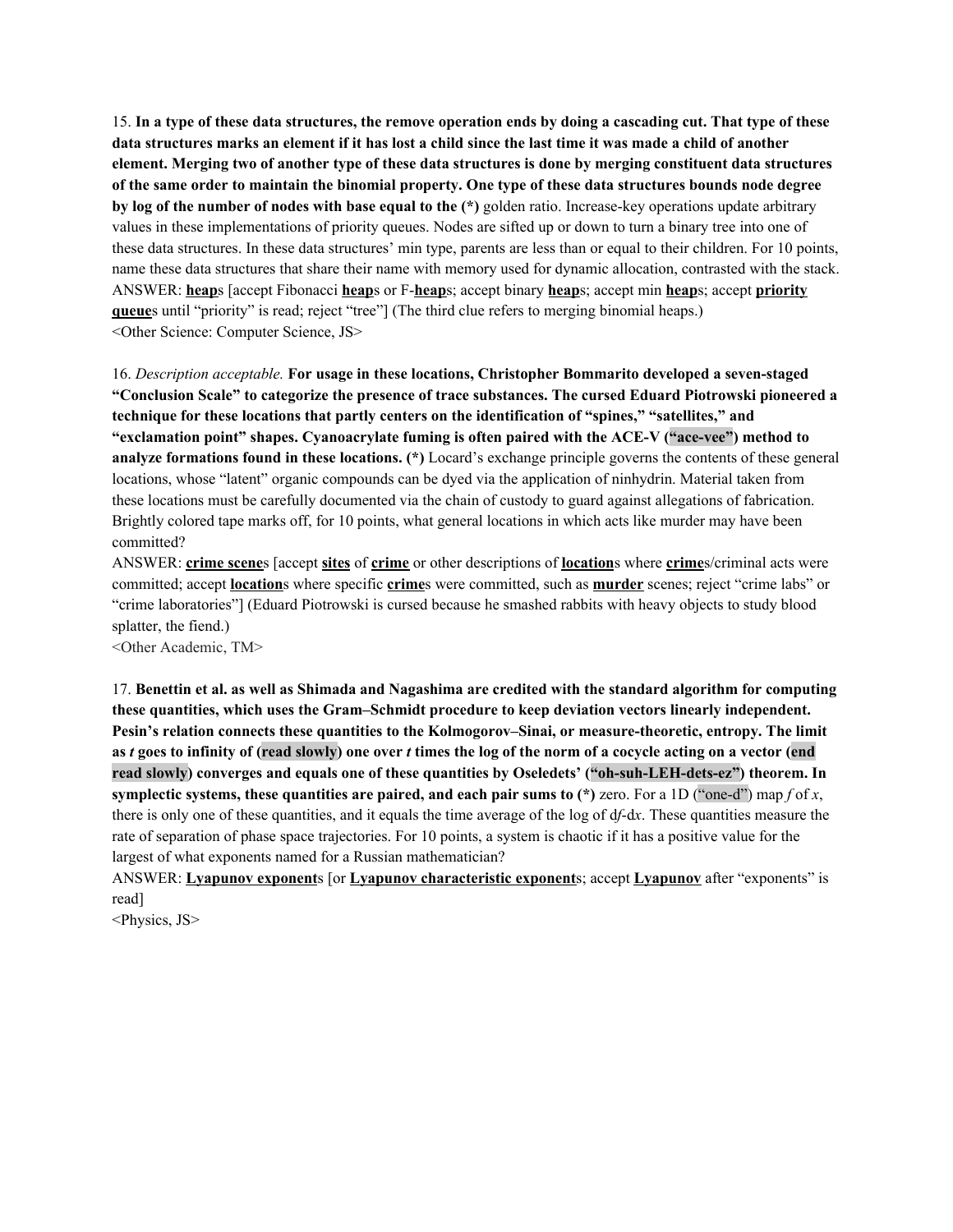18. This politician displayed his dedication to his wife when he went before the non-emperor Balbinus to offer himself as bond for her involvement in their son's plot. This politician, whom Decimus Brutus branded "that **weathercock of a fellow," was married to Junia Secunda. This politician was regularly humiliated by being** brought in from his exile in Circeii and made to vote last. Maecenas prosecuted this politician's son for high treason after uncovering the son's ill-conceived assassination plot. Earlier in life, this politician was Master of **the Horse when (\*)** Caesar died. This politician's bad rap largely stems from Cicero's rancor after Cicero felt betrayed by this politician's actions after Mutina. This politician was forced to surrender Sicily, but he remained Pontifex Maximus until his death in 13 BC. For 10 points, name this tarnished member of the Second Triumvirate. ANSWER: Marcus Aemilius **Lepidus** [reject "Lepidus the Younger"] <Ancient History, JZ>

19. **A Derek Mahon poem that reflects on this event imagines a "pandemonium of / Prams, pianos, sideboards, winches, / Boilers bursting and shredded ragtime." Short digressive poems about Paolo Veronese,** a man stuck in a box, and the eruption of an Icelandic volcano are interspersed among the numbered cantos of a poem titled for this event; that epic poem is by German poet Hans Magnus Enzensberger. One poet's **concept of the** (\*) Immanent Will is referenced in a poem in which this event occurs when a "sinister mate" and a "creature of cleaving wing" undergo an "intimate welding of their later history" in an event that "jars two hemispheres." That poem centering on this event begins by describing an object "In a solitude of the sea / Deep from human vanity." Thomas Hardy's "The Convergence of the Twain" centers on, for 10 points, what 1912 nautical disaster?

ANSWER: the sinking of the *RMS Titanic* [accept *Titanic* **Disaster**; prompt on the sinking of a ship] <Poetry, TH>

20. The 1974 case U.S. v. Calandra held that the exclusionary rule does not apply to proceedings of these bodies, while the decision in *Hurtado v. California* allowed state governments to forgo the use of these bodies. An oft-cited "Rule 6e" states the secrecy guidelines for these bodies. The constitutional clause that establishes **these bodies notes exemptions for military affairs, which are instead addressed by Article 25 (\*)** hearings. These bodies, which must decide issues based on a supermajority, write either "a true bill" or "ignoramus" on a form to conclude their investigation. In most jurisdictions, these bodies are made up of sixteen to twenty-three members, unlike similar twelve member bodies referred to as "petit" or "trial" types. If these bodies issue an indictment, a criminal trial can begin. For 10 points, name this type of legal body that determines if enough evidence exists for a legal trial.

ANSWER: **grand jury** [prompt on jury; reject "trial jury" or "petit jury"] <Social Science: Political, TH>

21. **This character collapses into a chair and appears to be asleep after mentioning "Platonic men" emerging from a cave. This character's wife exclaims "We'll teach these motherfuckers how to dance" before this** character fondles her on a bed. Shortly after this character's wife lays down in a sexy pose and says "hit it boys," this character emerges from a hidden door in a giant painting of himself and sings "I am no one." This **character is first seen being helped to a chair by a trio of (\*)** identically dressed women in suits. Though he does not appear in the second act of the opera he's from, his wife does and repeatedly sings that she is the wife of this character during a chaotic performance of *The Red Detachment of Women*. An orchestral intermezzo foxtrot that is excerpted from an opera is titled *this character* dances. For 10 points, name this world leader visited by Richard Nixon in an opera by John Adams.

ANSWER: **Mao** Zedong [accept Chairman **Mao**; prompt on The Chairman] <Other Arts: Auditory, TH>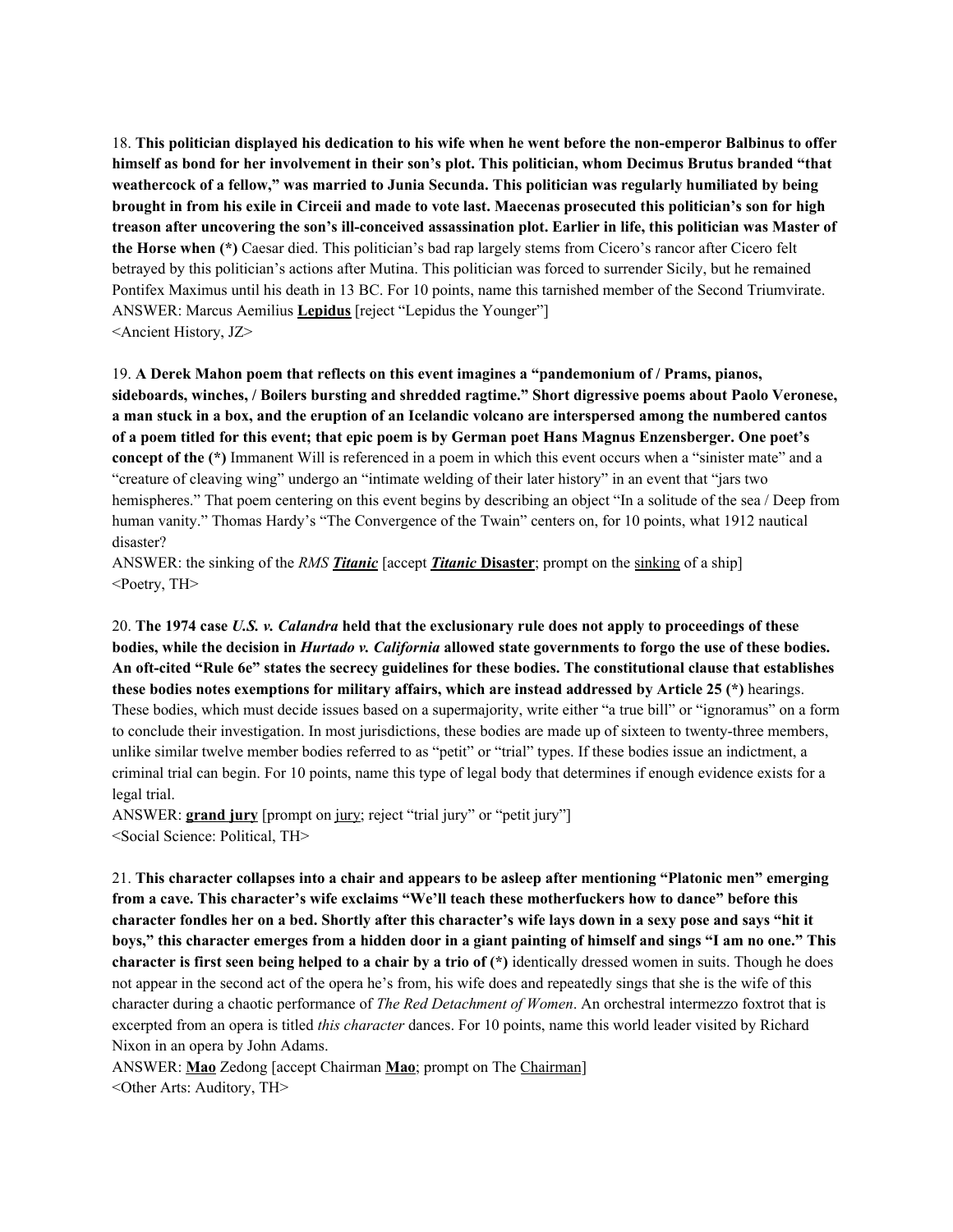22. *Two answers required*. **George Kinloch led a failed attempt by one of these countries to blockade the** other's food supply for three months. During a conflict between these two countries, a mass desertion by one side resulted in the other gaining a decisive victory at the Battle of Jaithak ("JAY-tuk"). A conflict between these two countries was ended by the Treaty of Sugauli, which created the 54th and 59th rifle divisions. Though neither is India, soldiers from one of these two countries under the command of a general from the **other murdered civilians in the (\*)** Jallianwala Bagh ("JAH-lee-ahn-wah-lah bahg") massacre. Kukri-wielding soldiers from one of these countries were employed in the other's armed forces and were known as Gurkhas. For 10 points, name these two countries, one of which funded an expedition in which a Sherpa mountaineer from the other, Tenzing Norgay, reached the summit of Mount Everest.

ANSWER: Great **Britain** [accept **England**; accept **United Kingdom**; accept **UK**] AND

**Nepal** [accept the Kingdom of **Gorkha** until "Gurkhas" is read] <Post-500 European History, LM>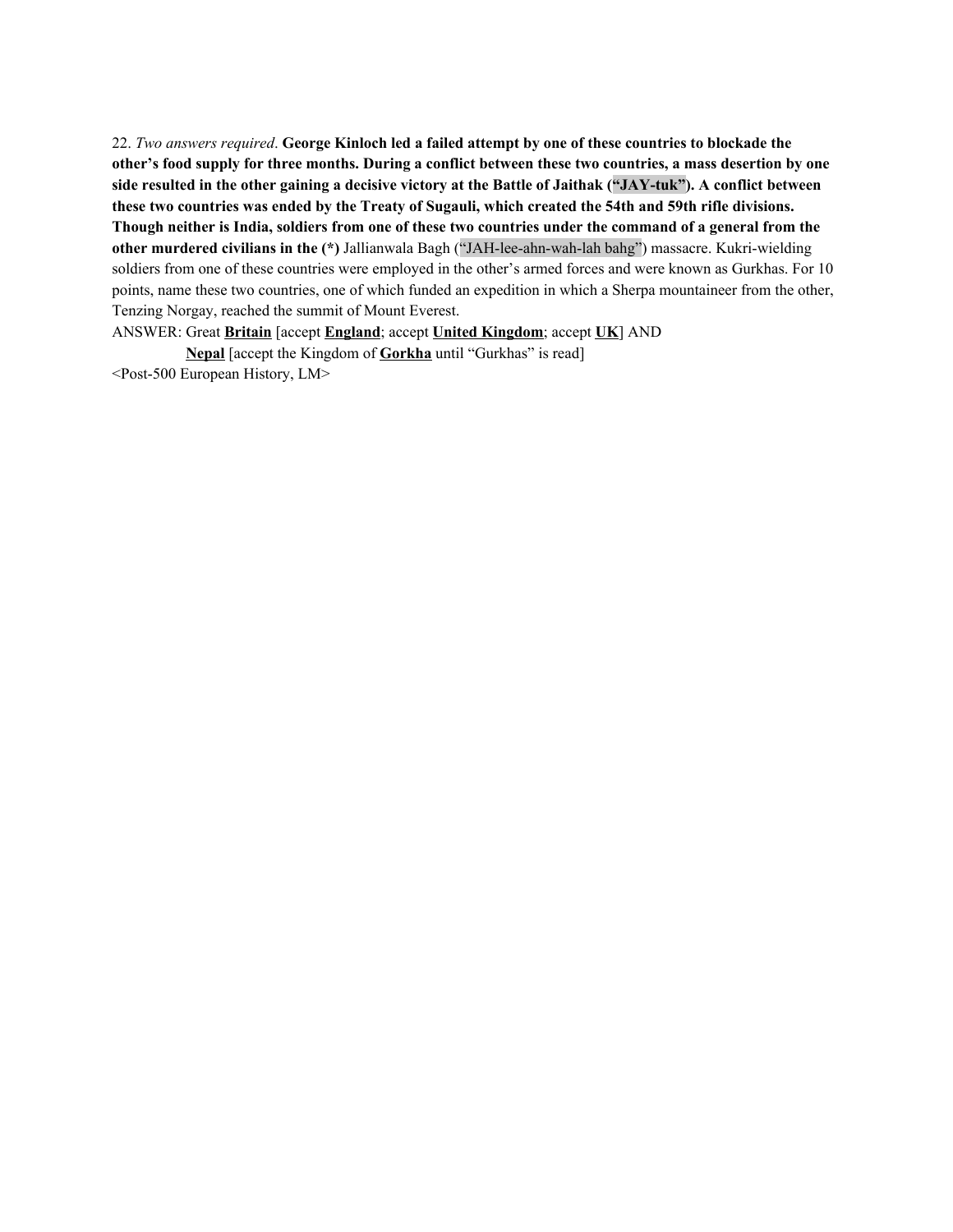## Bonuses

1. In this composer's *Studies in Black and White*, the left hand plays only on the black keys while the right plays only on the white keys. For 10 points each:

[h] Name this Russian-American composer and author who attempted to document every playable piano scale in his *Thesaurus of Scales and Melodic Patterns*. Another of his reference books collects "hilarious" classical music insults "since the time of Beethoven."

ANSWER: Nicolas **Slonimsky** [or Nikolai Leonidovich **Slonimskiy**] (The unnamed book is *Lexicon of Musical Invective*.)

[m] Slonimsky was friends with this avant-garde composer and guitarist who pioneered the tape technique of xenochrony on albums like *Uncle Meat*. His forays into jazz fusion include his album *Hot Rats*.

ANSWER: Frank **Zappa** [or Frank Vincent **Zappa**]

[e] Slonimsky's experiments in harmony led him to develop the Grandmother Chord, a chord containing every possible interval and this many tones. Tone rows in Arnold Schoenberg's serialism consist of this many tones, as does a chromatic scale.

ANSWER: **12** [accept **12** tone serialism]

<Classical Music, TH>

2. Although sheeted dikes were first discovered in one of these objects that contains the Troodos mountains, Robinson et al. argue that sheeted dike complexes are rare in these objects. For 10 points each:

[h] Name these objects defined as having, from the base upward, peridotites, layered ultramafic rocks and gabbros, isotropic gabbros, dikes, and an extrusive sequence, composed of pillowed and massive lavas.

ANSWER: **ophiolite**s [accept **ophiolite** complexes]

[m] The presence of sheeted dikes implies that the rate of this process is balanced by magma supply. Magnetic stripes formed during this process record geomagnetic reversals.

ANSWER: **seafloor spreading** [prompt on spreading; prompt on descriptions of the creation of <u>oceanic crust</u>] [e] Observations of seafloor spreading helped solidify plate tectonics theory, which builds off of this earlier theory proposed by Alfred Wegener. This theory posits that the namesake land masses move on geological timescales. ANSWER: **continental drift**

<Other Science: Earth Science, TH>

3. One of these animals is compared to a "living shovel" who shuffles "away alive" aftering awakening several dead people in Alice Oswald's poem "Body." For 10 points each:

[h] Name this animal that is beaten with cudgels and attacked by hunting dogs in a violent poem by John Clare. In a novel, a group of characters encounter a blood-soaked one of these animals they call Lendri.

## ANSWER: **badger** [accept "The **Badger**"]

[e] Lendri the badger appears in this strangely violent novel by Richard Adams, in which anthropomorphic rabbits like Hazel and Fiver attempt to find a new warren.

## ANSWER: *Watership Down*

[m] In this 1958 comic fantasy novel, Merlin transforms the orphan boy Wart into an ant, a goose, and a badger. This book revises earlier novels like *The Queen of Air and Darkness* and *The Ill-Made Knight*. ANSWER: *The Once and Future King* (by T. H. White)

<Other Literature, TH>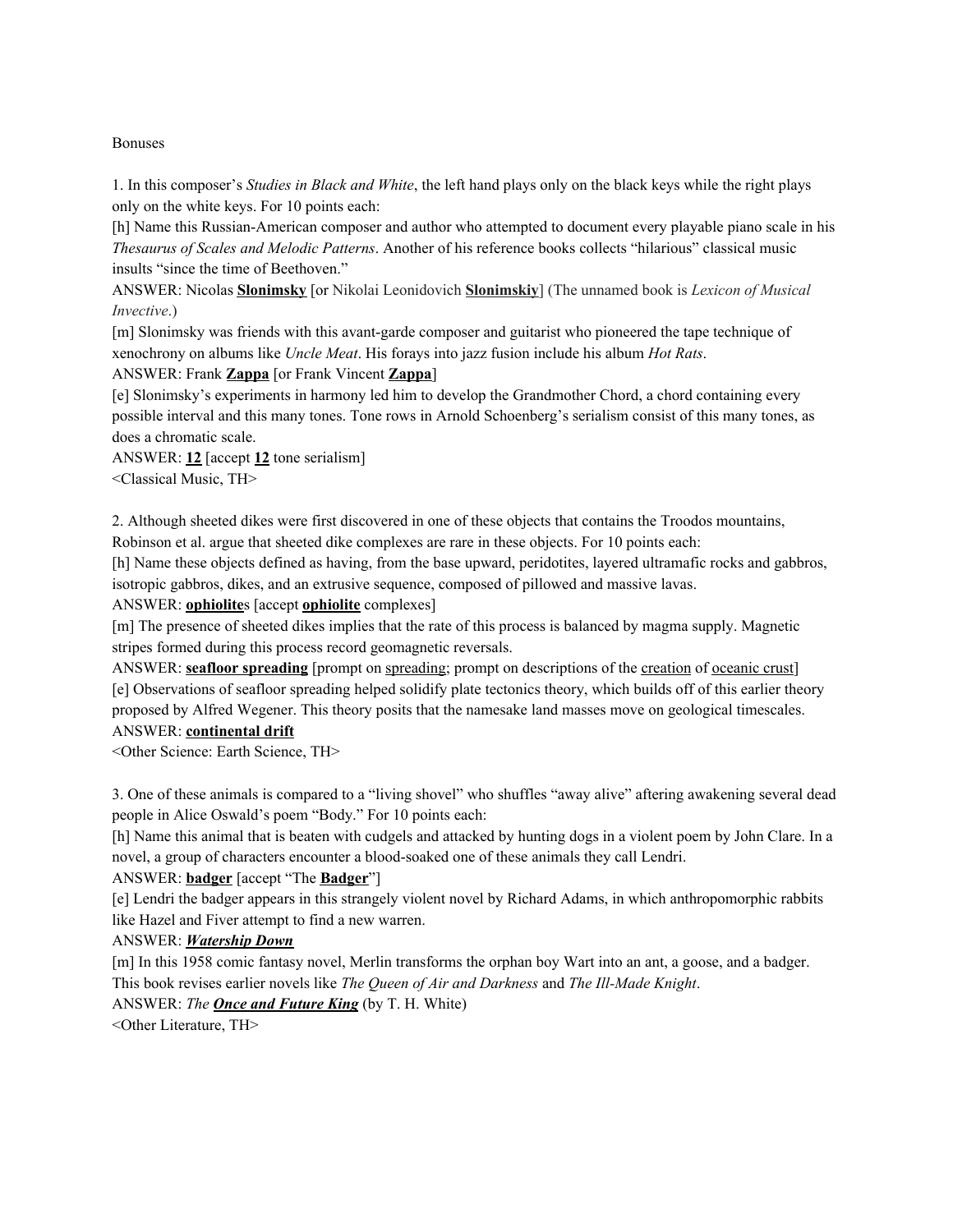4. POWs of these people had their legs maimed by pickaxes and had the stumps dipped in boiling tallow to prevent escape. For 10 points each:

[m] Name these people who launched *malón* cattle raids across their de facto northern boundary of the Biobio River. A French lawyer once declared himself King Orélie-Antoine I of the kingdom of these people.

### ANSWER: **Mapuche**s [accept **Araucanian**s]

[e] The Mapuche's heroic resistance is immortalized in this country's national epic, *La Araucana*. Pedro de Valdivia founded this country's cities of Santiago and Concepción before being killed by the Mapuches.

ANSWER: **Chile** [or Republic of **Chile**; or República de **Chile**]

[h] The Mapuche and Huilliche ("wee-YEE-chay") uprising of 1598 that temporarily forced out the Spanish is given this name in Chilean historiography. The name of this event refers to the decimation of a group of places that included Santa Cruz de Coya and La Imperial.

ANSWER: Destruction of the **Seven Cities** [accept synonyms in place of destruction; accept *Destrucción de las siete ciudades*]

<World History, KN>

5. An essay by this thinker examines the disunity arising from a disagreement about how to properly perform funeral rites for a young boy in central Java. For 10 points each:

[e] Name this ethnographer who ushered in interpretivism and the use of thick description in cultural anthropology with his book *The Interpretation of Cultures*, which includes "Deep Play: Notes on the Balinese Cockfight." ANSWER: Clifford **Geertz** [or Clifford James **Geertz**]

[h] This foremost contemporary interpreter and former student of Geertz examined notions of the "serious game" among Sherpas in one of her many studies of practice theory. She theorized about the gendering of large conceptual frameworks in her influential paper "Is female to male as nature is to culture?"

## ANSWER: Sherry **Ortner** [or Sherry Beth **Ortner**]

[m] The final essay in Geertz's *The Interpretation of Cultures* treats this concept "as a cultural system" and compares it to an earlier treatment of religion. Karl Mannheim presented his framework of the sociology of knowledge in a book titled for this concept and utopia.

ANSWER: **ideology** [accept "**Ideology** as a Cultural System"; accept *Ideology and Utopia*] <Social Science: Sociology/Anthro, TH>

6. This left-handed musician played a right-handed guitar upside-down and backwards until he met Leo Fender, who gave him a left-handed guitar in exchange for testing some new amps that he proceeded to blow out and catch on fire. For 10 points each:

[m] Name this American guitarist whose heavy-reverb, or "wet," instrumental 1962 cover of the Mediterranean folk song "Misirlou" was revived in popularity by its inclusion in the opening credits of *Pulp Fiction*.

## ANSWER: Dick **Dale** [or Richard Anthony **Monsour**]

[e] Dale's "Misirlou" led him to be nicknamed the "King" of this style of guitar-based rock named for an activity popular at California beaches.

ANSWER: **surf** rock

[h] Along with Stevie Ray Vaughan, Dale covered this instrumental surf rock staple by The Chantays for the film *Back to the Beach*, although the band most well-known for covering this song is The Ventures.

# ANSWER: "**Pipeline**"

<Pop Culture, AP>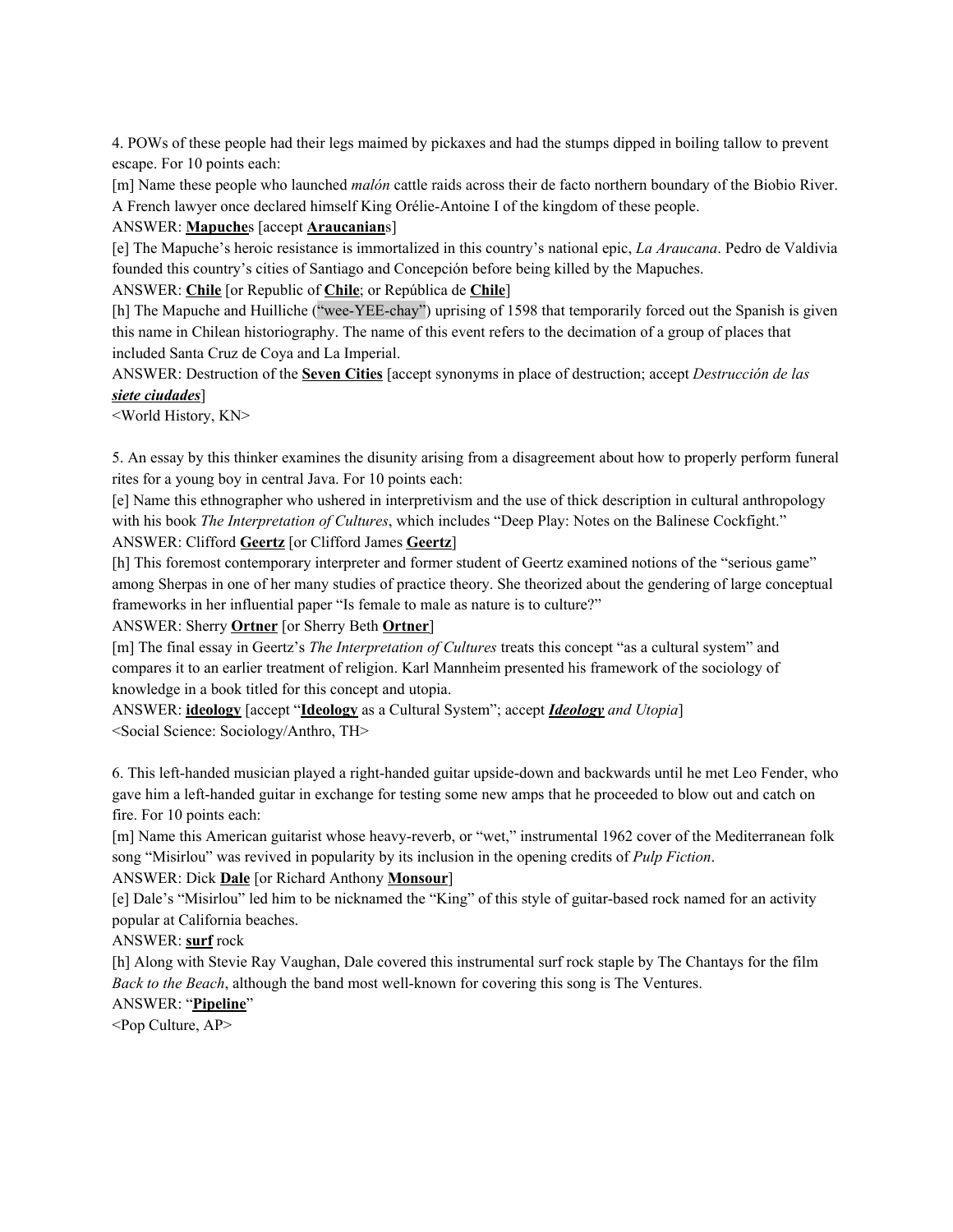7. An enormous one of these objects is created by two men on stage in John Logan's play *Red*. For 10 points each: [m] Name this type of object that causes a series of arguments among the friends Serge, Marc and Yvon in a 1994 play by Yasmina Reza.

ANSWER: a **painting** [accept a Mark Rothko **painting**; accept a white **painting**; accept an abstract expressionist **painting**; prompt on an artwork] (The Yasmina Reza play is *Art*.)

[h] In John Guare's ("gwair's") play *Six Degrees of Separation*, Paul uses his knowledge of a painting by this artist to ingratiate himself with the Ketteridge family. A large, two-sided, rotating painting by this artist provides the backdrop for most of that play.

ANSWER: Wassily **Kandinsky** [or Wassily Wassilyevich **Kandinsky**]

[e] South African outsider artist Nukain Mabuza provided the inspiration for this author's play *The Painted Rocks at Revolver Creek*. This South African also wrote *Blood Knot* and *Master Harold… and the Boys*.

## ANSWER: Athol **Fugard**

<Drama, TH>

8. These soil bacteria secrete Nod factors, which induce root hair elongation and the formation of an infection thread. For 10 points each:

[m] Name these bacteria that rely on oxygen provided by leg-hemoglobin in root nodules. These nitrogen-fixing bacteria live in symbiotic relationships with legumes.

ANSWER: **rhizobia** [or *Rhizobium*; reject "rhizomes"]

[e] Nitrogenases in rhizobia fix atmospheric nitrogen into this compound and a similar ion with an additional proton. ANSWER: **ammonia** [or **NH3**]

[h] Lectins and these compounds in root exudates help establish rhizobia-legume symbiosis. Phenyl·alanine is a precursor to these polyphenolic compounds, whose subgroups include chalcones, anthocyanins, and condensed tannins.

ANSWER: bio**flavonoid**s

<Biology, JS>

9. Many photographs by this artist focus on the hands of workers, like one of a puppeteer operating a marionette and another of a man grasping a shovel. For 10 points each:

[h] Name this Italian-born Hollywood actor-turned-photographer who spent much of her artistic career documenting the activity of the Mexican Communist Party and the works of major muralists like Diego Rivera.

ANSWER: Tina **Modotti** [or Assunta Adelaide Luigia **Modotti** Mondini]

[m] Many of Modotti's sharp focus, close-up images of plants resemble works by this photographer, her one time lover. This photographer's best known black and white still lives include *Nautilus* and *Pepper No. 30*.

ANSWER: Edward **Weston** [or Edward Henry **Weston**]

[e] The cover of the photobook *Tina Modotti & Edward Weston: The Mexico Years* features a photograph of a woman holding one of these objects. Several soldiers raise one of these objects on a Pacific Island in the most famous photograph by Joe Rosenthal.

ANSWER: a **flag** [accept a red **flag**; accept American **flag** or synonyms] <Other Arts: Visual, TH>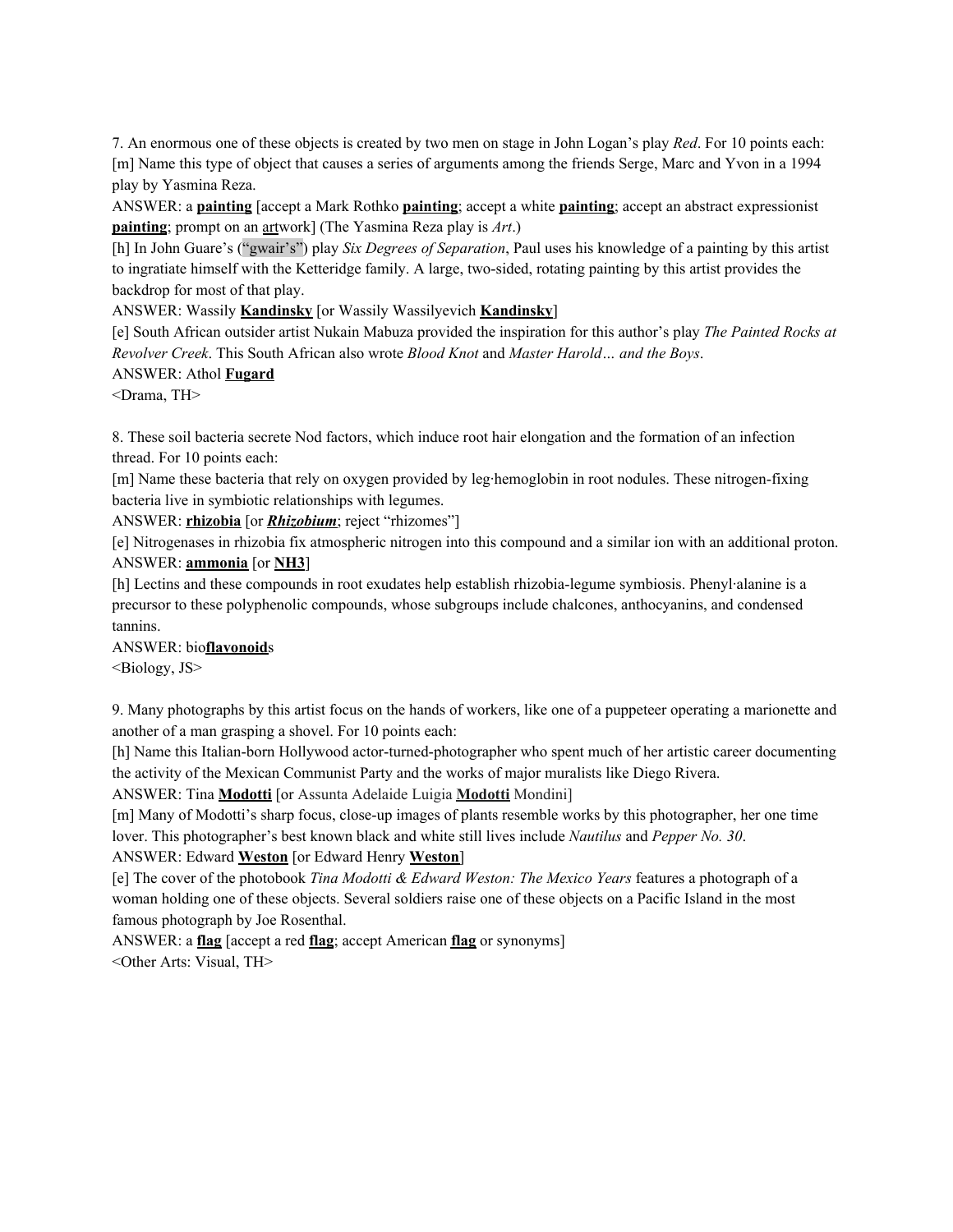10. Lord Carnarvon sent this leader to Cape Colony to confederate all British holdings in southern Africa into one territory, though this leader's mishandling of local resentment resulted in a series of wars. For 10 points each: [h] Name this High Commissioner for Southern Africa who led the British in the Anglo-Zulu War and whose Peace Protection Act provoked the Basuto Gun War.

ANSWER: Henry Bartle **Frere** [or Sir Henry Bartle Edward **Frere**, 1st Baronet]

[e] Frere was appointed during the premiership of Benjamin Disraeli, who was also criticized in a pamphlet partially titled for the "horrors" of this country. This Balkan country effectively gained independence from the Ottomans in the Treaty of San Stefano.

## ANSWER: **Bulgaria**

[m] During his time as chief commissioner of Sindh, Frere created one of these systems for British India, which he intended to be better than the system Rowland Hill developed in England. The Thurn und Taxis family was key in the development of another of these systems.

ANSWER: **postal** system [accept **mail** or **delivery** services; accept the Universal Penny **Post**] <Post-500 European History, SJ>

11. After fleeing a cursed stone circle at a *borah* initiation ceremony, this figure's dog mysteriously gives birth to ferocious puppies with the heads of pigs. For 10 points each:

[h] Name this creator deity of the Kamil·aroi, Eora, and Wirad·juri people of Australia, often depicted with large eyes and long arms. He is married to the "emu-wife" Bir·rahg·noo·loo.

ANSWER: **Byamee** [accept **Baiame**, **Biame**, **Baayami**, or **Byaayama**]

[e] Another creator figure from Australian Aboriginal tradition is a serpent named for one of these things. Iris is the Greek goddess of these things.

ANSWER: **rainbow**s [accept **Rainbow** Serpent]

[m] After being formed out of mists, these two figures from another mythological tradition cross a rainbow bridge before settling on some land formed when water droplets falling from the tip of a spear freeze. Name both. ANSWER: **Izanagi** AND

# **Izanami**

[accept in either order; prompt on partial answer]

<Mythology, TH>

12. Answer the following about relativistic electrodynamics, for 10 points each.

[h] The *E* and *B* fields are united as elements of this second-rank, antisymmetric tensor. The inhomogeneous and homogeneous Maxwell's equations are written covariantly in terms of this tensor and its dual, respectively.

ANSWER: **field-strength** tensor [or **electromagnetic** tensor; or **electromagnetic field** tensor; or **Faraday** tensor] [m] Establishing the covariance of the equations of electromagnetism also requires writing a differential equation of this type covariantly as the four-gradient of the four-potential equals zero. Generally, this class of hyperbolic differential equations relates the second time derivative of a field to its second spatial derivative.

ANSWER: **wave** equation [accept **electromagnetic wave** equation]

[e] The E and B fields in one frame are expressed in terms of their values in another frame by applying a transform named for this physicist to the field-strength tensor. This physicist's namesake factor is denoted gamma. ANSWER: Hendrik Antoon **Lorentz**

<Physics, LL>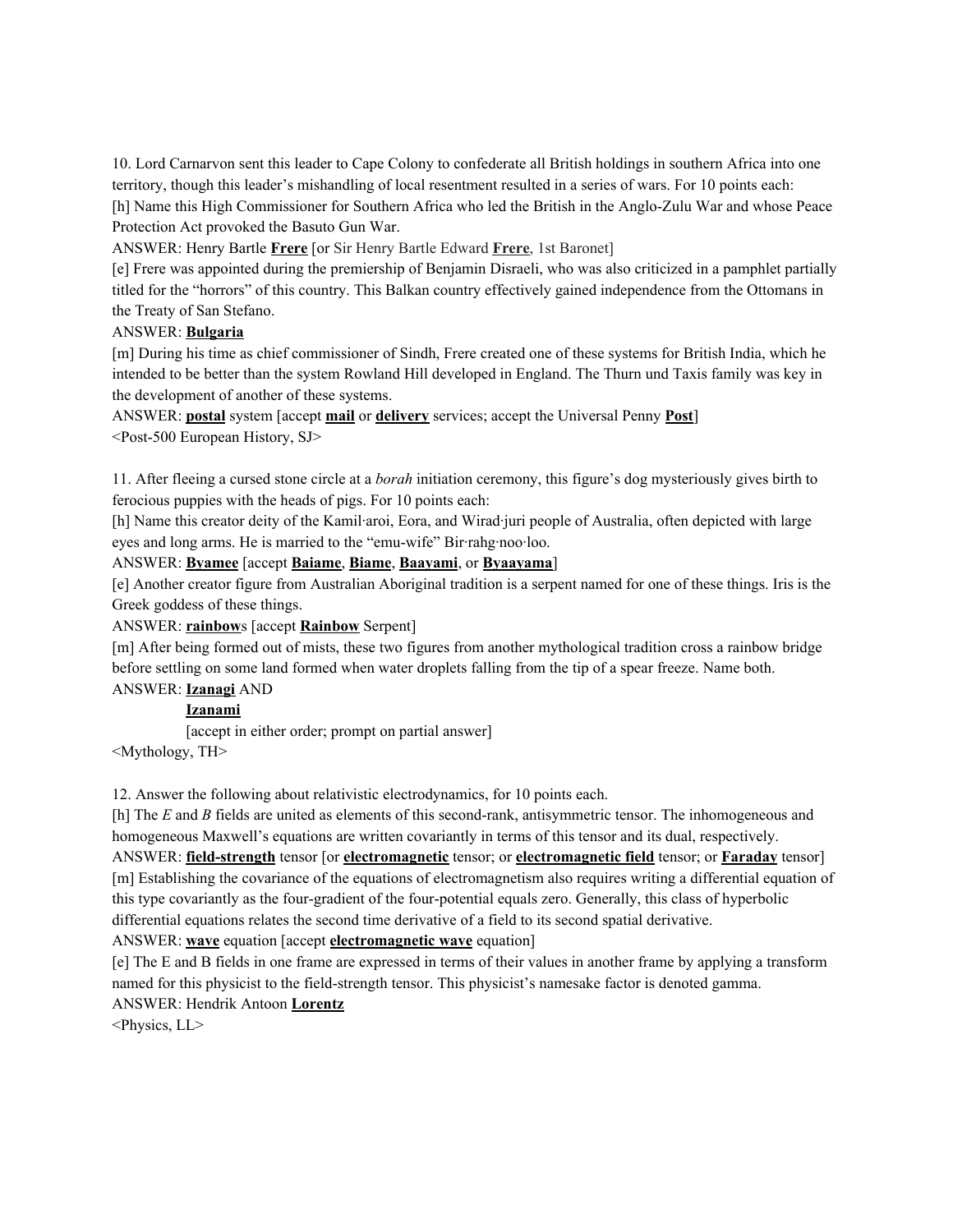13. This case forced the introduction of Section 7 of the APA's Principles of Medical Ethics, which discourages psychiatrists from publicly discussing their opinion on the mental health of political figures whom they have not personally examined. For 10 points each:

[h] Name this federal court case, in which the plaintiff sued for defamation in response to a magazine article claiming that over a thousand psychiatrists believed him to be mentally unfit for office.

ANSWER: *Goldwater v. Ginzburg* [accept either underlined part]

[m] The issue of mental health of politicians was also relevant in this election year, as Thomas Eagleton's vice-presidential candidacy was derailed by revelations that he had undergone electroshock therapy for depression. ANSWER: Election of **1972**

[e] A member of this political family, Rosemary, was lobotomized for "mental instability," leaving her incapable of speech and confined to a mental institution for the rest of her life.

ANSWER: **Kennedy** family [accept the **Kennedy**s; accept Rosemary **Kennedy**]

<US History, MJA>

14. Answer the following about architectural works you can rent on Airbnb ("air-be-n-be"), for 10 points each: [e] This architect used the word "Usonian" to describe a style of simple middle-class homes like the Eppstein and Schwartz Houses, two Midwestern works by this architect available for around five hundred dollars a night. ANSWER: Frank Lloyd **Wright**

[m] The Southall studio in this American city is the only Airbnb property among the works of Wright protegé Rudolph Schindler. In 2020, a museum in this city was finally demolished after Peter Zumthor settled on a design without his original "inkblot" idea inspired by a nearby natural feature.

ANSWER: **Los Angeles** [or **LA**; accept **LACMA**; accept **Los Angeles County Museum of Art**] (The natural feature is the La Brea Tar Pits.)

[h] The apartments in this architect's Muralla ("moo-RAH-yah") Roja, a complex inspired by kasbahs, are available for 200 dollars per night. This architect revamped an abandoned cement factory into his residence, La Fábrica, which was used as a filming location for season 3 of *Westworld*.

ANSWER: Ricardo **Bofill** [or Ricardo **Bofill** Leví]

<Other Arts: Visual, AP>

15. While poet in residence at Caltech, this author wrote a poem bemoaning, "I don't care how God-damn smart / these guys are: I'm bored. / It's been raining like hell all day long and there's nothing to do." For 10 points each: [m] Name this poet who wrote the poem "All Watched Over by Machines of Loving Grace" Nearly everything in a commune called iDEATH is made of the title substance in this author's novel *In Watermelon Sugar*. ANSWER: Richard **Brautigan** (The poem mentioned in the lead-in is "At the California Institute of Technology.") [h] The title poem of Brautigan's 1969 collection mentions this thing along with the Springhill Mine Disaster. The narrator of that poem thinks of "all the people / lost inside you" when their lover uses this thing. ANSWER: the **pill** [accept birth control **pill**; accept "The **Pill** Versus the Springhill Mine Disaster"] [e] Brautigan wrote "my sexual image / isn't worth a shit. / If I were dead / I couldn't attract / a female fly" in a poem titled for this substance "For the Duck." This substance and honey title a bestselling poetry collection by Rupi Kaur. ANSWER: **milk** [accept "Milk for the **Duck**"; accept *Milk and Honey*]

 $\leq$ Poetry, AP $>$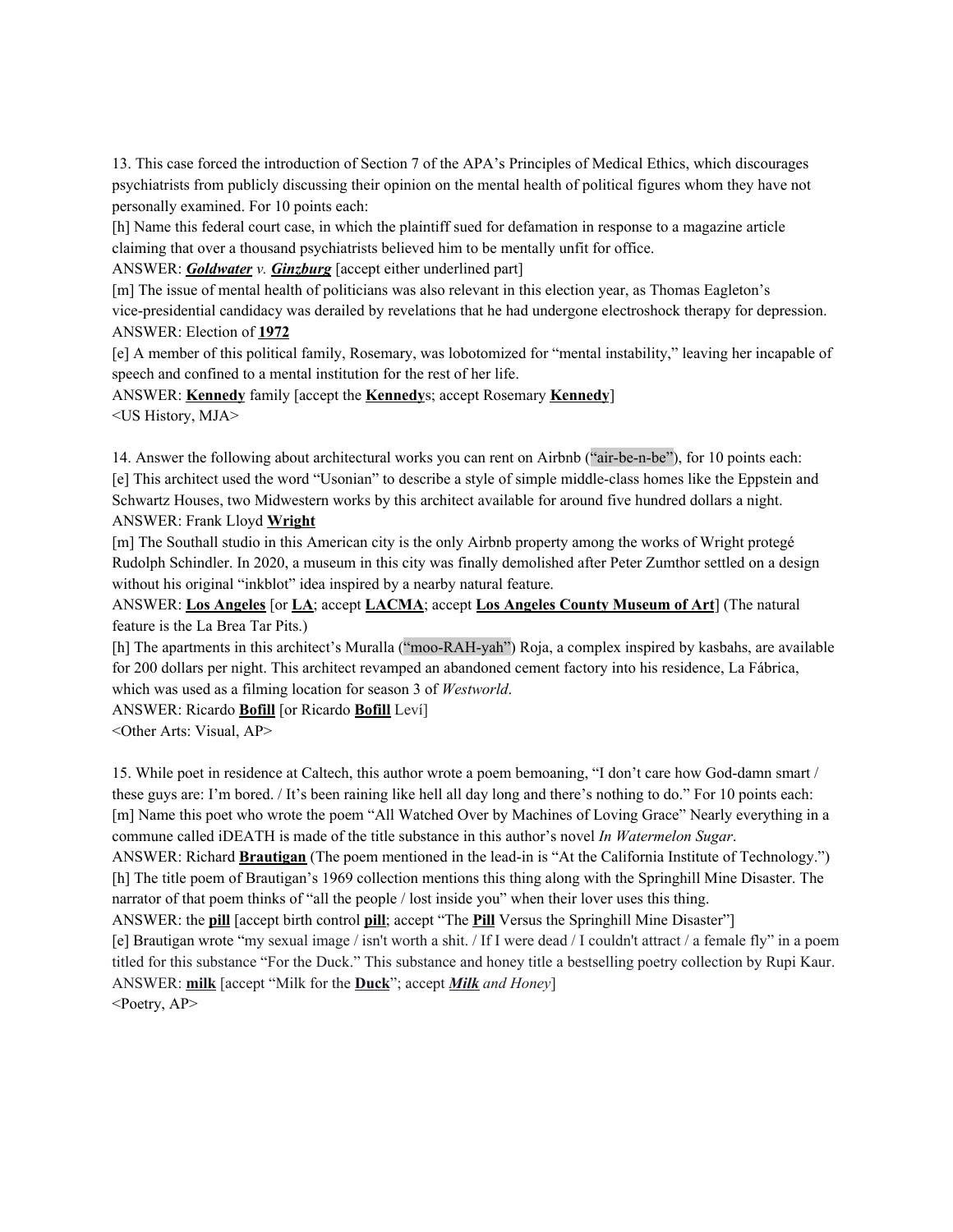16. Answer the following about Chilean-Danish artist Marco Evaristti, for 10 points each:

[e] Using photographs of victims of terrorist bombings as models, Evaristti made a composite sculpture of 28 different bodies in his *Terrorialista*, which is made of this metal also used by Falconet to sculpt a horseman in St. Petersburg.

# ANSWER: **bronze** [accept *The Bronze Horseman*]

[h] In his most well known piece, Evaristti placed several of these things into working blenders and invited museum visitors to turn the blenders on. That piece named for these things got museum director Peter Meyers arrested. ANSWER: **goldfish** [accept *Goldfish Blenders*; prompt on fish; prompt on animals]

[m] As part of his environmentalist piece *Pink State*, Evaristti attempted to paint the top of a notable one of these things red. In a woodblock print, one of these things is framed by a partially constructed barrel.

# ANSWER: **mountain** [accept **Mount** Fuji; accept the **Matterhorn**]

<Painting/Sculpture, TH>

17. In a didactic work by this author, the gambler and boozer Shitsuga is told of the reforming potential of Confucianism by Kibo and Daoism by Kyobō before ultimately being persuaded to become religious by the Buddhist Kamei-kotsuji. For 10 points each:

[m] Name this author of the *Sangō Shi'iki*, considered by some to be the first Japanese novel. After studying in China, this author founded the spiritual Shingon School of Buddhism.

# ANSWER: **Kūkai** [or **Kōbō-Daishi**]

[h] Another Japanese Buddhist who spent time in China was this 8th-century adherent to the Tendai School who left a record of his pilgrimage in his detailed diary. He founded the "Mountain Temple" of Yama-dera after being forced to return to Japan during Buddhist purges.

# ANSWER: **Ennin** [or **Jikaku Daishi**]

[e] Ennin studied with Chinese adherents to a form of Mahāyāna Buddhism designated by this two-word term, referring to a celestial realm inhabited by Bodhisattvas. The tradition named for this place gives special attention to the Amitābha Buddha.

# ANSWER: **Pure Land** [accept **Pure Land** Buddhism; accept the **buddha-field**; accept *Jìngtǔzōng*; accept *Jōdo bukkyō*]

<Religion, TH>

18. Answer the following about ways to study reaction mechanisms, for 10 points each:

[e] One way to gain insight on a reaction's mechanism is to look at the rate constant before and after substituting these things into reactants. Reaction rate changes more when the mass difference between these things is larger. ANSWER: **isotope**s [accept kinetic **isotope** effect]

[m] A principle named for Curtin and this scientist is invoked to explain a reaction's selectivity when reactants or reactive intermediates rapidly interconvert. The electronic influence of a substituent on a reaction mechanism is quantified using an equation named for this scientist.

# ANSWER: Louis Plack **Hammett** [accept Curtin–**Hammett** principle]

[h] These experiments use a mixture of two reactants differing by a double substitution to distinguish intermolecular and intramolecular mechanisms. These experiments confirmed the mechanism of the Claisen rearrangement. ANSWER: **crossover** experiments

<Chemistry, JS>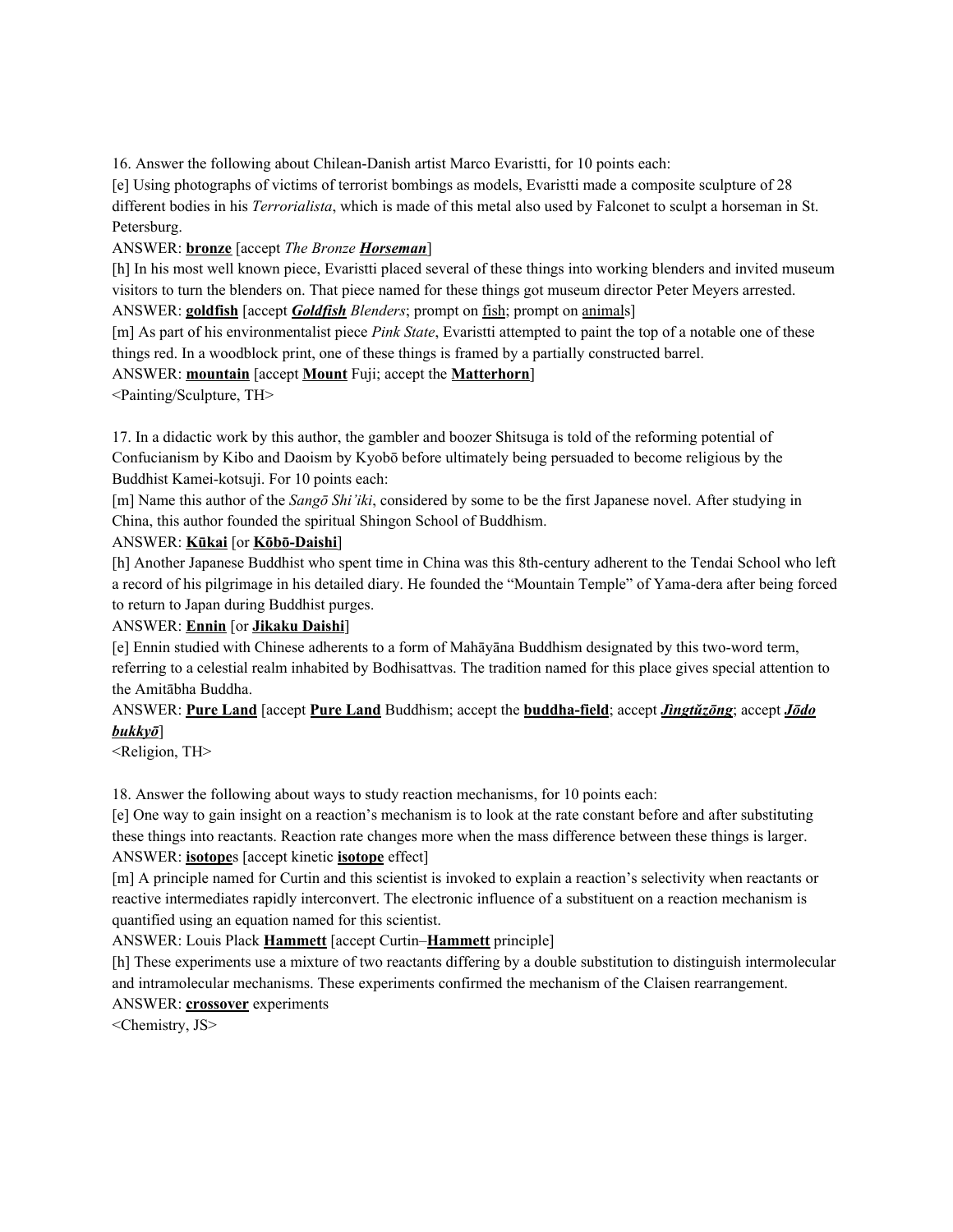19. The Pantone Matching System allows designers to compare and contrast these things using a numbered system. For 10 points each:

[e] Name these things, produced in printing or on screens using systems like HSL or RGB. Cones cells help humans perceive these things.

ANSWER: **color**s [accept **color** spaces]

[m] Many color printers use this subtractive system to make color. This color space system is named for the three complementary colors of light that make black when mixed.

ANSWER: **CMY**K color space system [accept **cyan**, **magenta**, and **yellow** in any order; accept key or black, **cyan**, **magenta**, and **yellow** in any order]

[h] This color space system, named for an American painter, pin points colors on a cylindrical plot with chroma on the radial axis, hue on the azimuthal axis, and value on the vertical axis.

ANSWER: **Munsell** color system

<Other Academic, TH>

20. A character from this country thrice repeats the phrase "the train carried me to Victoria station and to the world of Jean Morris" as a refrain of sorts while discussing how he seduced English women by comparing himself to Othello. For 10 points each:

[m] Name this African country, the primary setting of a novel about Mustafa Sa'eed, who is encountered by the narrator in his home village after he earns a doctorate in English poetry from a London university.

ANSWER: **Sudan** [or Republic of **Sudan**]

[e] Sudanese author Tayeb Salih's novel *Season of Migration to the North*, was originally written in this language also used by Naguib Mahfouz for the *Cairo Trilogy*.

ANSWER: **Arabic** [or al-Adab al-'**Arabī**]

[h] This author wrote an introduction for an NYRB classics edition of *Season of Migration to the North*. A Palm Springs hit-and-run that kills Driss Guerraoui ("gay-rah-WEE") kicks off this author's novel *The Other Americans*. ANSWER: Laila **Lalami**

<Long Fiction, AP>

21. Answer the following about food and cooking during the Italian Renaissance, for 10 points each:

[e] Cristoforo di Messisbugo's 16th-century cookbook is titled for these mannerist-influenced events hosted by Duke Ercole d'Este of Ferrara. Cesare Borgia hosted a debauched one of these gatherings in the Papal Palace partially named for chestnuts.

ANSWER: **banquet**s [accept **feast**s; accept *banchetto* or *banchetti*; accept **parties** or **ball**s; accept **fête**s; prompt on meals or dinners]

[h] This humanist scholar's diet book *De vita* uses the doctrine of signature to argue for eating foods based on their appearances, suggesting eating walnuts since they look like the brain. This scholar founded the Florentine Academy in an attempt to revive Platonic thought.

ANSWER: Marsilio **Ficino**

[m] Both Ficino's *De Vita* and Bartolomeo Platina's *De Honesta Voluptate* claim that the milk of this mammal is the healthiest while fresh cow's milk is the worst. A 1486 text named in part for this mammal praised the pursuit of the liberal arts and served as the introduction to its author's nine hundred theses.

ANSWER: **human** milk [accept **man**, **men**, **woman**, or **women**; accept **humankind** or **mankind**; accept *Oration on the Dignity of Man* or *De hominis dignitate;* accept *homo sapiens*]

<Other History, TH>